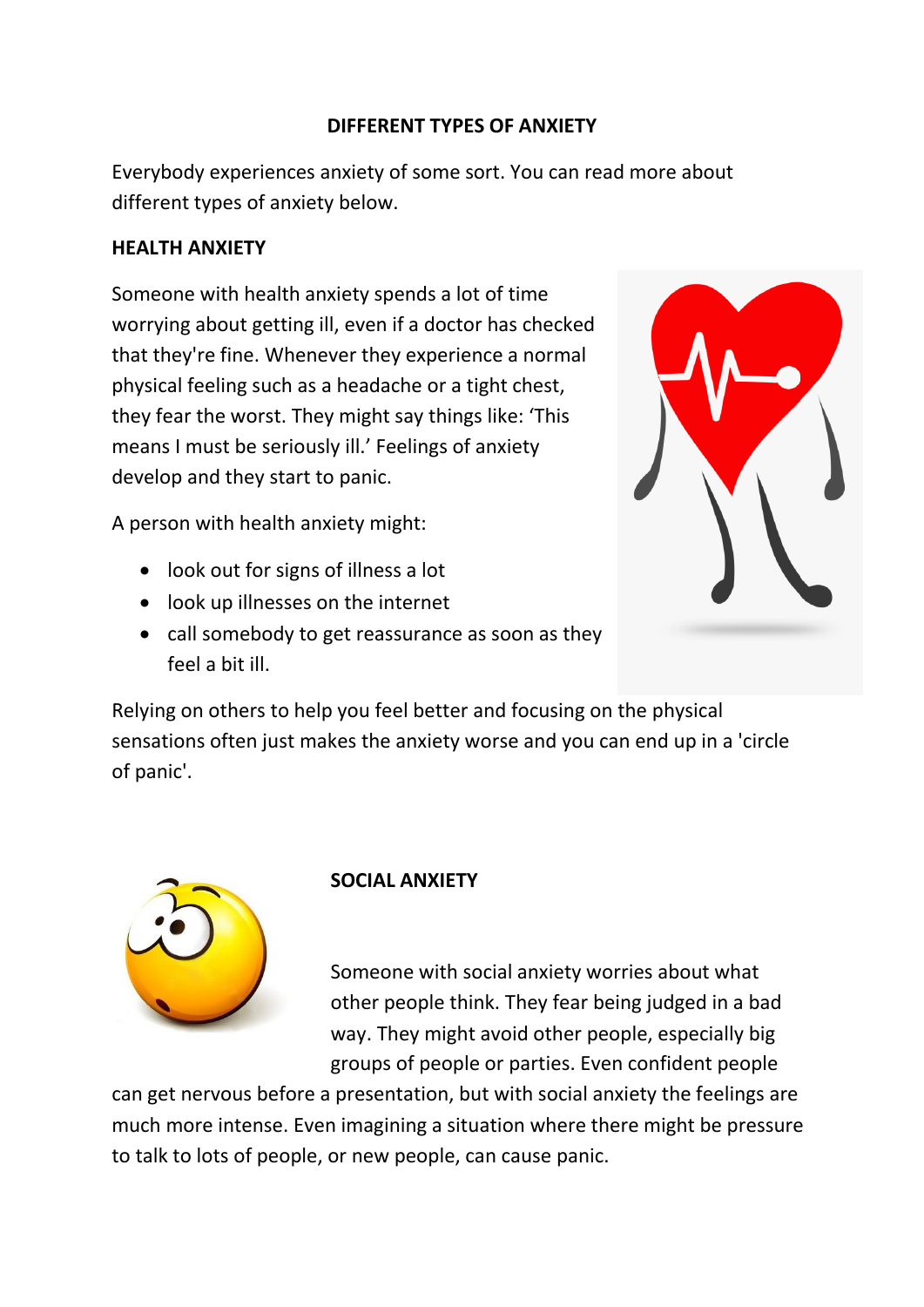Situations that can cause distress include:

- being the centre of attention
- meeting new people
- talking in front of people
- parties or social gatherings
- being watched while eating or drinking.

Someone with social anxiety might:

- try not to be noticed
- avoid eye contact
- not talk
- fiddle with something
- sit in the corner
- hide behind their hair.

These things might feel like they help, but they can also make you more used to avoiding people. This can make you more anxious. Sometimes, doing small things that make you feel a little anxious can be a good thing. You might do something a few times and find out that it's not as bad as you thought.

#### **PHOBIAS**

A phobia is a fear of a particular thing or situation. Common phobias include the fear of:

- spiders (arachnophobia)
- heights (acrophobia)
- crowds or places where escape is difficult (agoraphobia)
- social situations (social phobia)
- closed or crowded spaces and not being able to escape (claustrophobia)
- injections (trypanaphobia).

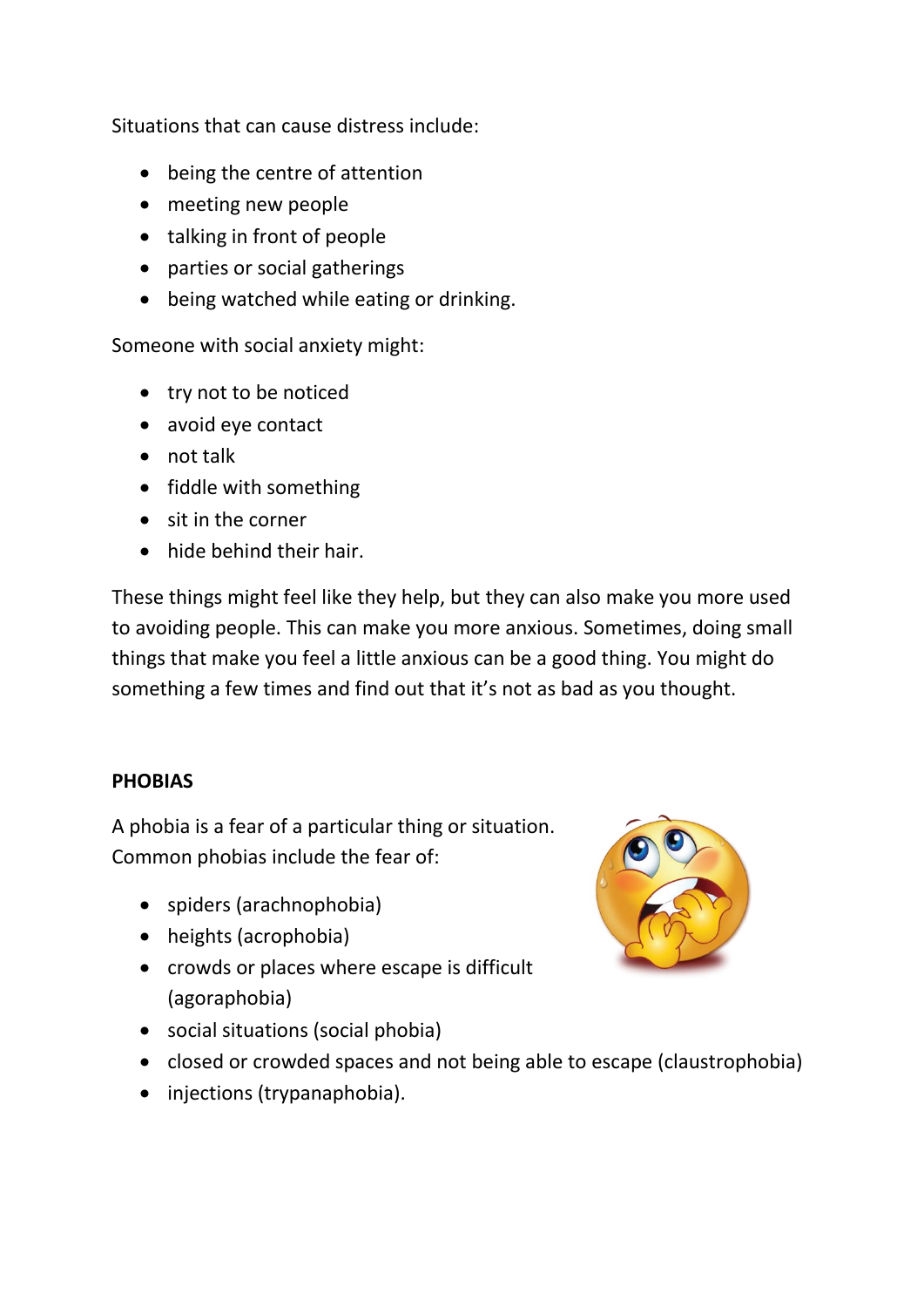When someone with a phobia sees or is reminded of the feared object or situation, their mind says they're in danger. This causes anxiety which can lead to panic.

To stop experiencing these feelings, people often avoid or run away from the thing they are afraid of. But by not 'facing the fear', your mind keeps on believing that it is something you should be afraid of. Overcoming a serious phobia can take time but treatment is available. It might be helpful to talk to your doctor about it.

# **POST TRAUMATIC STRESS DISORDER (PTSD)**



Somebody can develop PTSD after experiencing (or witnessing) something really traumatic, shocking or upsetting. Often a traumatic event is an event you keep on thinking about or replaying in your head. For example, sexual abuse, physical abuse, being in an accident, being a victim of crime, someone dying, or domestic violence.

Symptoms of PTSD include:

- flashbacks of images, sounds, emotions and physical feelings
- nightmares
- $\bullet$  feeling jumpy
- loud noises, sudden movements, or things which remind you of the event making you panic.

Experiencing these symptoms can trigger really bad anxiety. People can also become very angry towards (or avoid) anything that reminds them of the event. When they experience this anxiety, they may feel an urge to escape. Running away from whatever has triggered the feelings, like with other anxiety disorders, may help you feel better for a little while. But then the thoughts or memories could come back.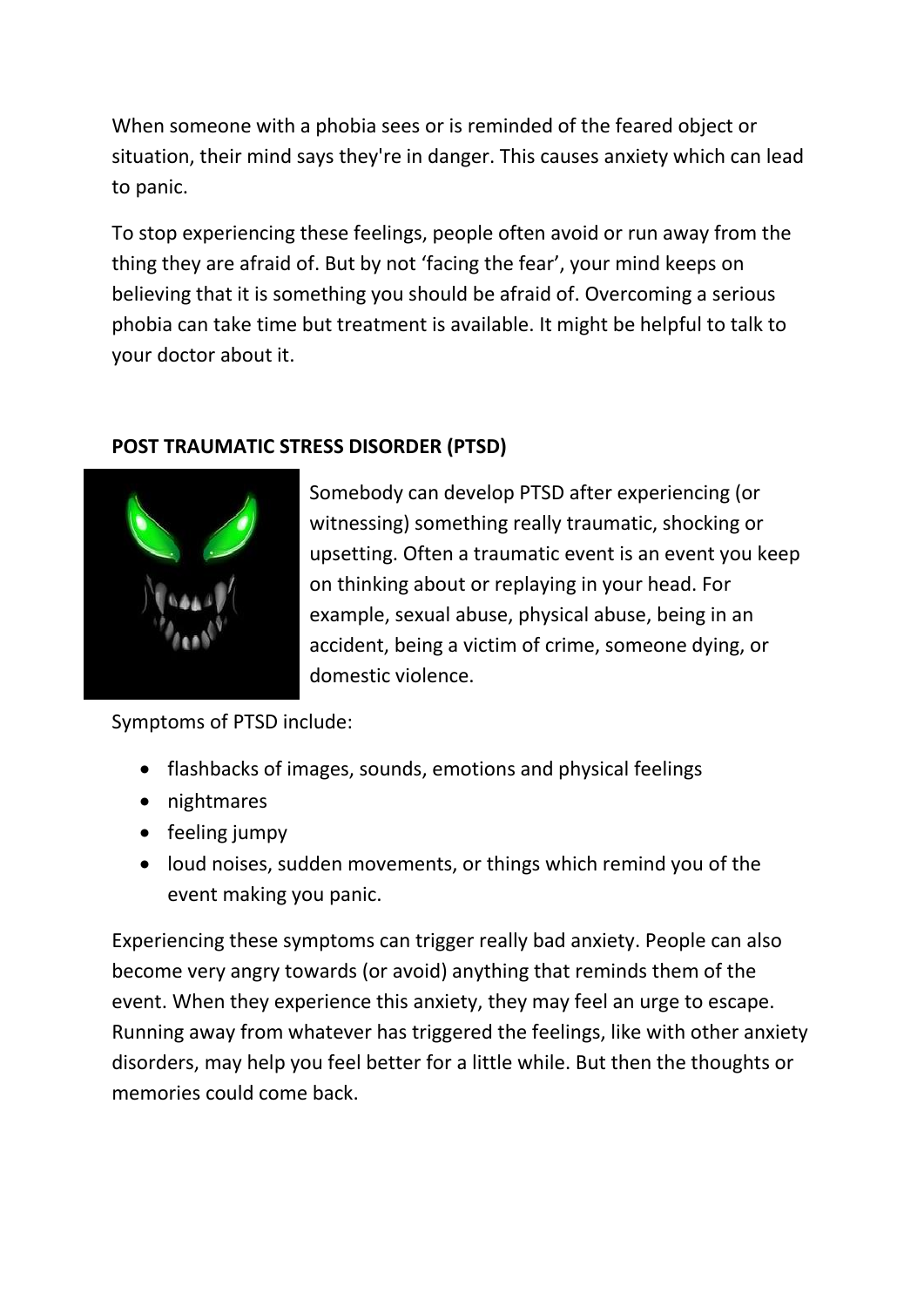Experiencing a traumatic event is a difficult thing to go through. It's important to talk to somebody about how you feel. Remember, you're not alone and things can get better.

### **OBSESSIVE COMPULSIVE DISORDER (OCD)**

Someone with OCD worries that something bad will happen. They feel they have to carry out a ritual to make things better and stop something bad from happening. This can cause a lot of anxiety.



For example, thoughts can include: 'Someone might steal all of my things out of my locker if I forget to lock it.' Anxiety kicks in. And they might then go around the house checking that all plugs and sockets are okay. This gives them a bit of relief from the anxiety for a little while, but only until they have another worrying thought. If this happens they may feel the need check everything all over again.

# **PANIC DISORDER**

![](_page_3_Picture_6.jpeg)

Panic disorder is when people experience repeated panic attacks. Panic attacks are short periods of intense fear and unpleasant physical sensations. They come on suddenly but pass quite quickly. Find out

more about panic attacks and why they happen.

People with a panic disorder feel anxious and scared about experiencing another panic attack. They might avoid anything that they feel might make them have a panic attack. Often they may feel a need to escape the situation if a panic attack happens. However, this can create more anxiety and panic in a 'vicious cycle'.